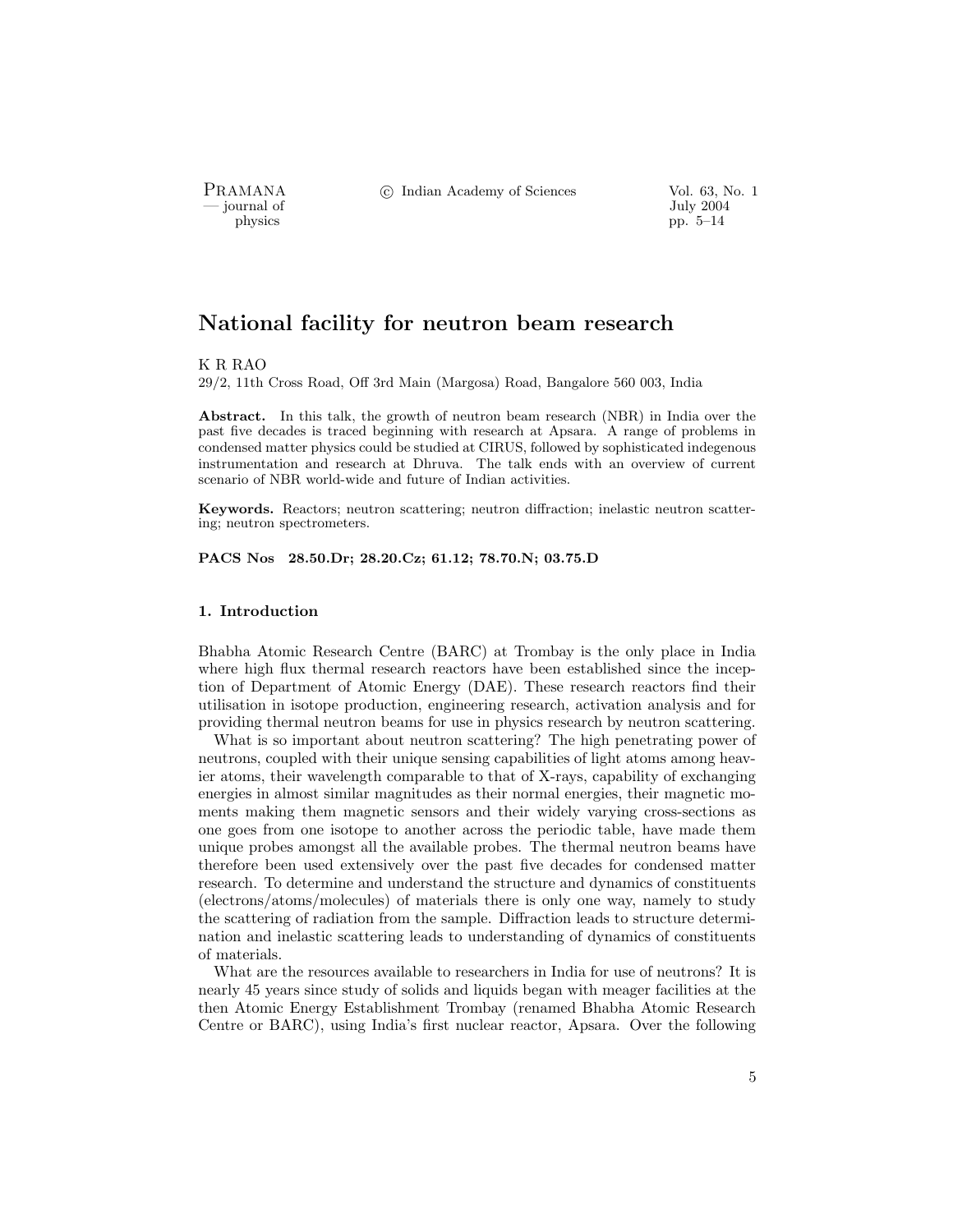decades, CIRUS and Dhruva reactors became operational at BARC. Progressively, their design took into account the needs of the neutron scattering community also. These research reactors are being used not only by scientists of BARC but also by a larger number of researchers in the colleges, universities and other institutions of higher learning.

The research facilities especially at Dhruva got into commissioning over the past two decades under a number of five-year plan projects. When we were in the first of these plan periods, some of us wondered whether we can import spectrometers or the neutron guides as is done in many overseas laboratories and mooted the idea. I remember what P K Iyengar, our group leader, said in one of our meetings. He said "well, if you think that you would like to do neutron scattering research by importing the instruments, better you forget that kind of research!" The only way was to get, no doubt, some components or other things but the instruments had to be designed and developed indigenously. From small beginnings, learning all along the way, we graduated from wax-and-string type of instruments to fully engineered instruments.

### 2. The Apsara days

Apsara reactor (a low flux, enriched U, light water moderated, light water cooled reactor, max rated thermal power 1 MW, max central thermal neutron flux  $\sim$ 10<sup>12</sup> neutrons/cm2/s), commissioned in 1956, operating at around 300 kW provides neutron beams for neutron beam research (NBR). The special facilities at this reactor include the shielding corner, a thermal column and irradiation space within and around the core. My mind goes back to 1958, when I was a beginner in this field. Specifically related to NBR, a home-built single crystal neutron spectrometer was set up at Apsara around 1956. Total cross-sections of a few elemental solids were measured using this spectrometer over a very narrow energy range. This instrument was also used for studying the thermal neutron spectrum of neutrons as diffracted from a variety of large mosaic single crystals. It turned out that these measurements led to the observation of neutron double Bragg scattering for the first time: the monochromatic spectrum from a single crystal was not a smoothly varying function of neutron wavelength but instead there were deep valleys and peaks in the measured spectrum. I was involved in these first observations. The experiments had to be carried out, literally manually, by using the simple single crystal spectrometer, a lamp, mirror-and-scale arrangement for effecting angular changes, a stopwatch and a scaler counter. The experiments taught me, if nothing else, patience and perseverance; it was exciting to me because I was measuring something that others had not observed with neutrons so far. Although the observations were wrongly attributed to inelastic scattering effects to begin with, it was soon realised that the effect was analogous to 'Renniger effect' well-known in X-ray diffraction. The other experiments carried out using this instrument were the study of the shape of thermal neutron resonances in metals like In. The broad resonances could be explained on the basis of Debye spectrum of phonons in the material. Apsara is still in use even after nearly forty-five years, now for neutron radiography, for testing detectors and for bulk shielding experiments connected with shield design of prototype fast breeder reactor.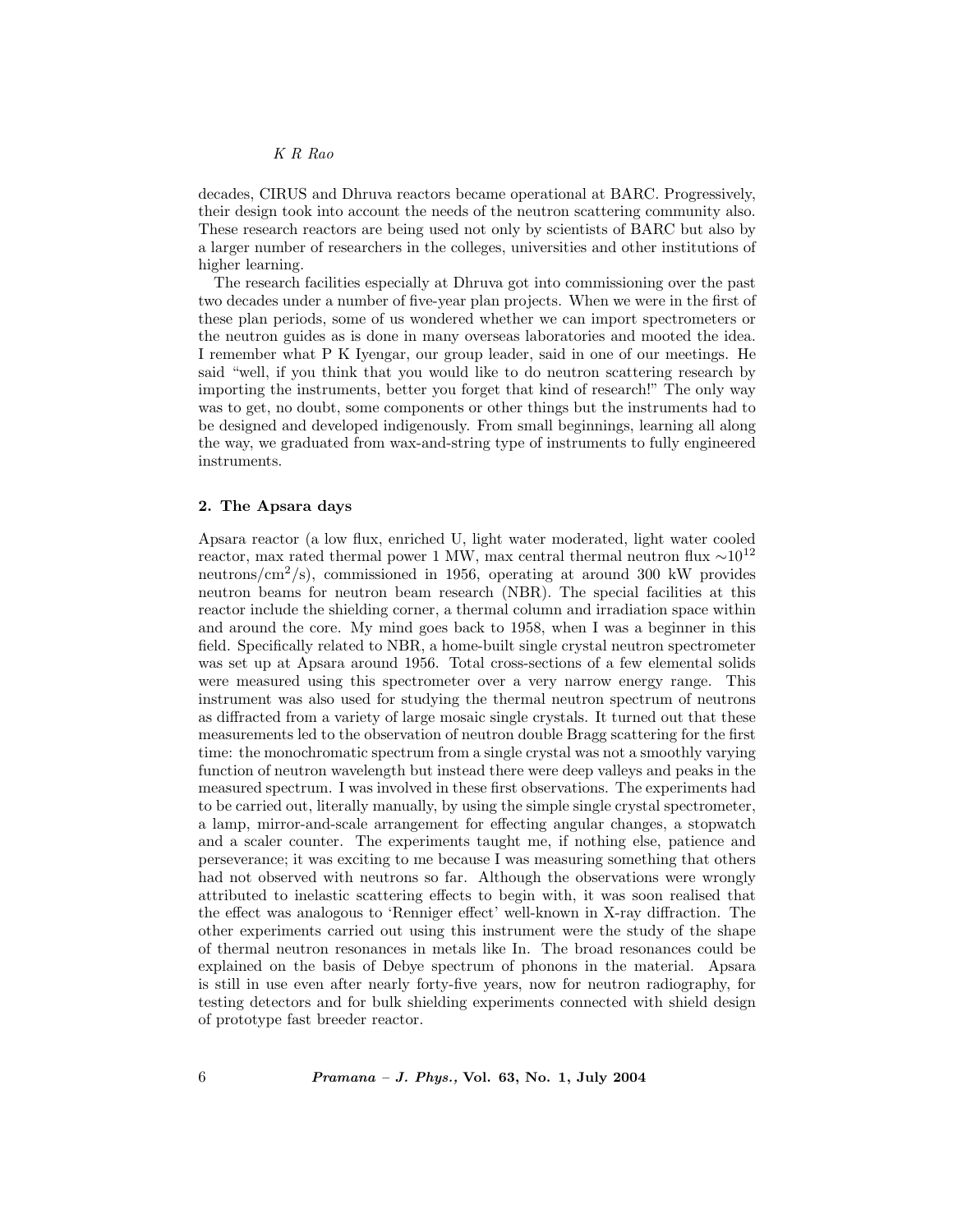By late fifties, a diffractometer was imported from England. This instrument was a copy of the instrument used by G E Bacon at Atomic Energy Research Establishment, Harwell and was referred to as a 'Curran' instrument, 'named after John Curran of Cardiff whose main business was accurate manufacture of radar turntables so they knew he would be able to make them a good goniometer'. When Iyengar returned from Chalk River Nuclear Laboratories (n´ee, Atomic Energy of Canada Ltd.), he converted this instrument rather ingeniously to carry out phonon measurements. In addition, a diffractometer was developed based on a gun-mount obtained from the naval docks; this was used for the first unpolarised magnetic diffraction studies on a Fe–Ge alloy.

One notices that even today, experiments and researches start at rudimentary levels at many a place. So one need not shy away from such beginnings. Our instruments have metamorphosed to such an extent that when we compare today's instruments at Dhruva with those at Apsara or later on at CIRUS reactors, we may not find much resemblance to their ancestors!

### 3. The CIRUS days

When CIRUS (a medium flux, natural U, heavy water moderated, light water cooled reactor; max rated thermal power 40 MW, max central thermal neutron flux  $\sim 6 \times 10^{13}$  neutrons/cm<sup>2</sup>/s) got commissioned in 1960, trained manpower was available for effective utilisation of this reactor, to initiate large-scale programmes in neutron crystallography, magnetic diffraction, phonon and magnon spectroscopy and study of dynamics in liquids and molecular systems. Under the leadership of Iyengar, a large number and variety of neutron spectrometers were designed and built at Trombay. These were provided with data acquisition systems that could gather data automatically round the clock using electromechanical control systems. The first fully automated computer controlled diffractometer was designed and commissioned by R Chidambaram and coworkers.

Around 1965, several spectrometers were functional at CIRUS. Techniques like triple-axis spectrometry, time-of-flight spectrometry, polarised neutron diffraction etc. had become integral to NBR. The multi-arm spectrometer was a unique instrument anywhere in the world. The entire experimental facilities were home-built.

CIRUS reactor hall was a beehive of activity with some 20 researchers along with the supporting staff. A variety of new experimental investigations on par with international investigations were realised soon. Some of the measurements were carried out using indigenous cryostats using liquid nitrogen. For specific magnetic studies liquid helium transported from TIFR was also used in a helium cryostat specially designed and built for neutron investigations. N S Satya Murthy led a group specialised in the use of polarised neutrons. They built a polarised neutron diffractometer, which provided unique results in several ferrites, heusler alloys and other dilute magnetic systems. G Venkataraman and K Usha Deniz designed and developed the rotating crystal time-of-flight spectrometer with its own time-of-flight 'kick-sorter'. This instrument helped in studying quasi-elastic and inelastic scattering from molecular systems using pulsed monochromatic cold neutrons. C L Thaper was operating a Be-filtered inelastic neutron spectrometer. B A Dasannacharya,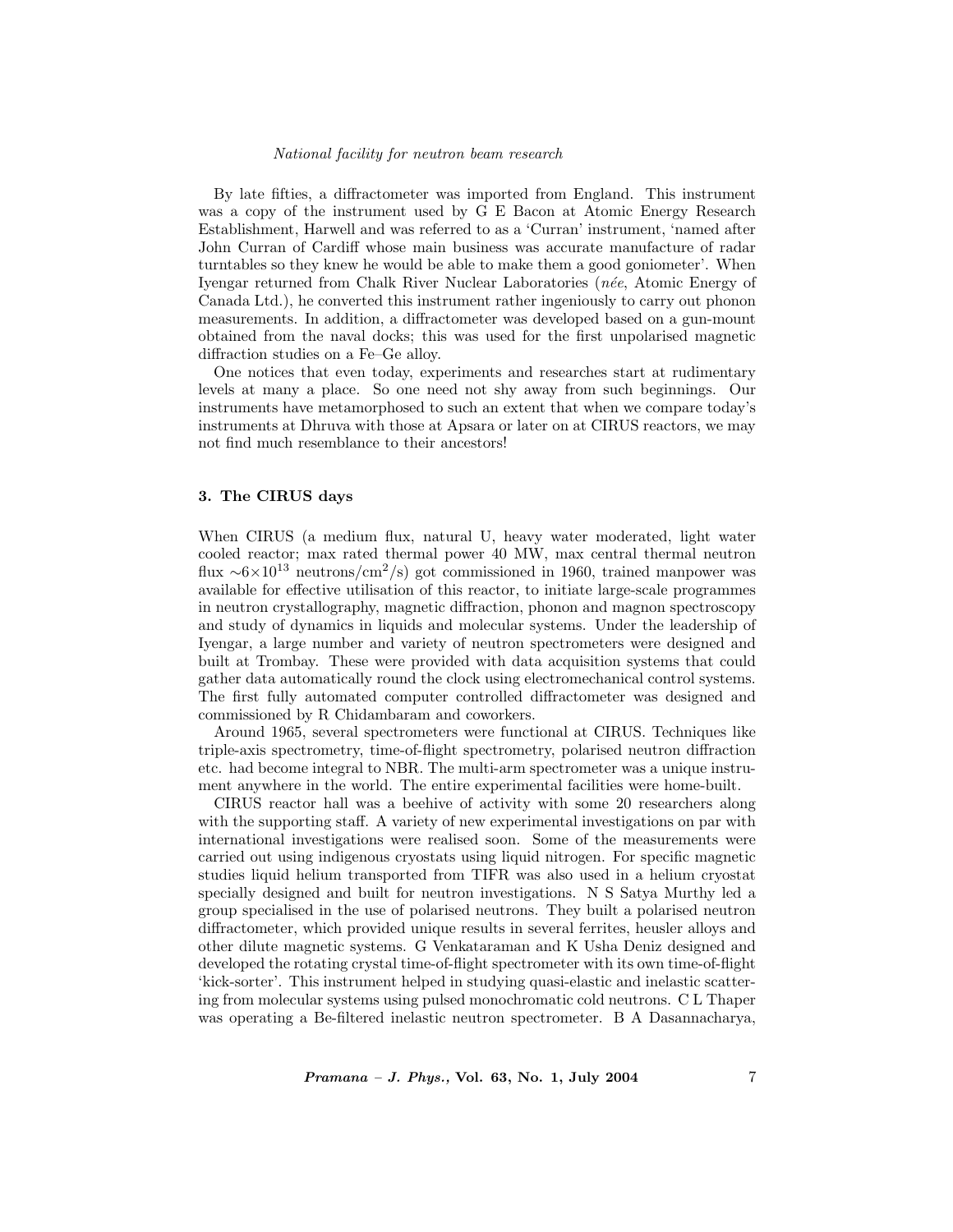P S Goyal and others developed the first small angle neutron spectrometer based on Be-filtered neutrons at CIRUS, in addition to pursuing other research problems. Some of the interesting findings of the CIRUS days are the following:

- Determination of crystal structure of amino acids.
- Study of nature of hydrogen bonding in hydrogenous crystals, flexibility of hydrogen bonds and their relevance to biological systems.
- Measurement of phonon dispersion relations in Be, Mg and Zn.
- Investigations of Kohn anomalies in Zn.
- Molecular reorientation studies in NH<sup>4</sup> halides by TOF technique and by filter detector spectrometry.
- Diffraction from liquids.
- Development of high resolution inelastic scattering techniques like difference filter technique.
- Polarised neutron diffraction from magnetic materials.
- Magnetisation density, magnetic form factors and spin wave dispersions in single crystals.
- First observation of non-collinear Yafet–Kittel-type of ordering in a mixed ferrite.
- Study of anharmonicity in librational potential in molecular systems.
- First measurement of phonons in an ionic 'molecular' crystal  $\alpha$ -KNO<sub>3</sub> and so on.

The CIRUS days also saw our laboratory collaborating with some countries in Asia. The Regional Cooperation Agreement (RCA) concept, under IAEA, originated as a result of these activities.

# 4. On with Dhruva

Substantial activities from CIRUS got shifted after 1985 to Dhruva reactor (a medium flux, natural U, heavy water moderated, heavy water cooled reactor; max thermal power 100 MW, max central thermal neutron flux  $\sim$ 2 × 10<sup>14</sup> neutrons/ $\text{cm}^2\text{/s}$ ), an indigenously built reactor. Dhruva is the main workhorse for neutron scattering programme since then. The reactor has tailored features for NBR like recessed cavities for installing neutron spectrometers close to the core, cavities for installing neutron monochromators and neutron guides in the biological shield, tangential beam tubes and large diameter beam tubes for installing cold and hot moderators. In addition, a large adjoining hall was built to take cold neutron beams from the reactor to this hall through neutron guides.

With the availability of Dhruva reactor for NBR, engineering design of a prototype triple-axis neutron spectrometer was achieved. This model spectrometer, shown in figure 1, could be suitably modified to cater to needs of various subdisciplines of NBR. P R Vijayaraghavan played a crucial role in building and commissioning the spectrometers at the reactor with help from Nuclear Physics Division workshop, Central Workshops, Reactor and Reactor Operations & Maintenance

8 Pramana – J. Phys., Vol. 63, No. 1, July 2004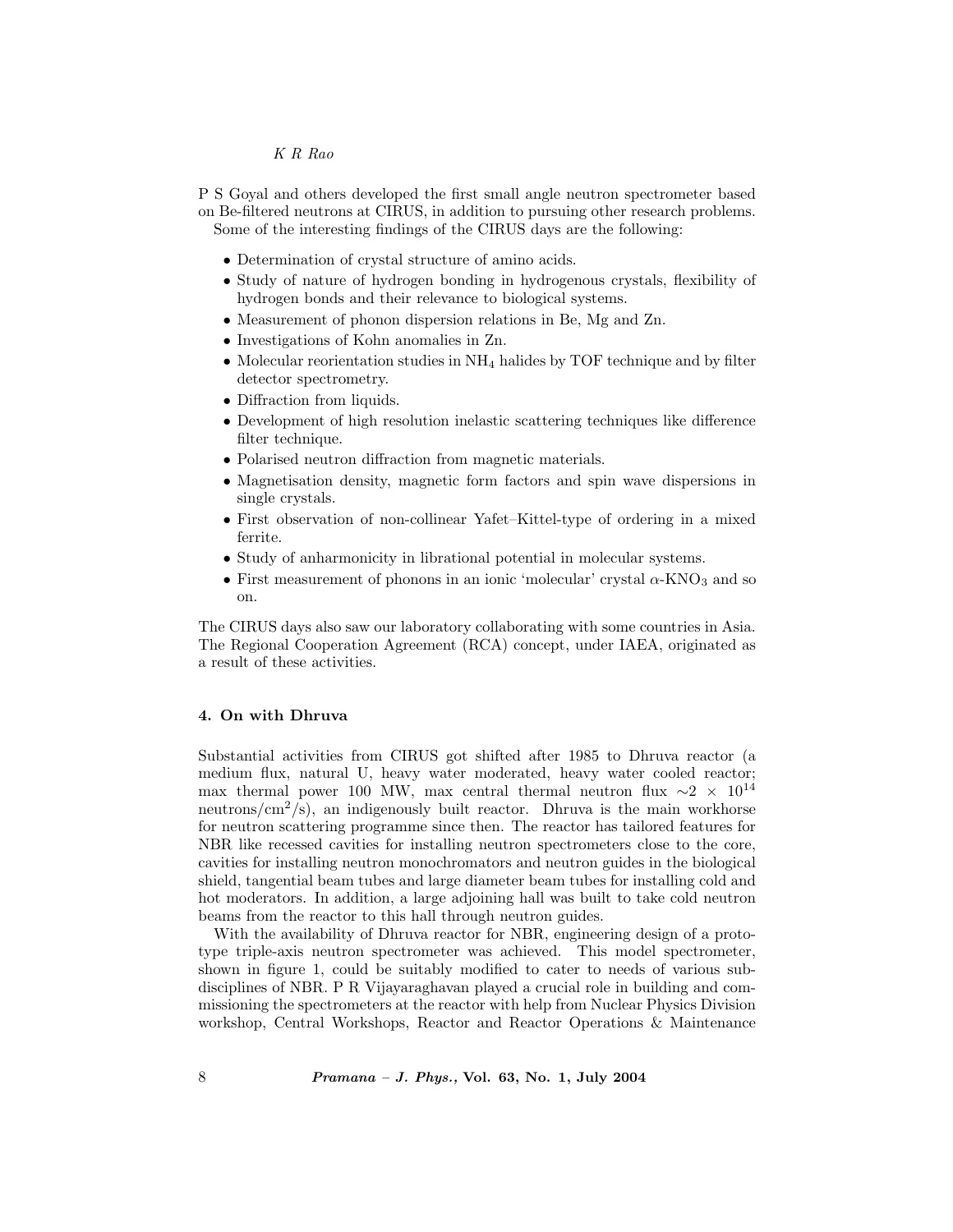

Figure 1. Prototype triple-axis spectrometer under test.

Groups. As far as technology improvement was concerned, apart from design and manufacture of the spectrometers based on the proto-type one mentioned above, one might note that important innovations and inputs related to full automation of control and data acquisition system on each spectrometer using personal computers. It was no mean achievement that a computer controlled triple-axis spectrometer was fabricated and exported to Bangladesh under a purchase order from IAEA. Vijayaraghavan was responsible for installing and commissioning this instrument to the satisfaction of scientists in Bangladesh in a matter of three weeks. This instrument could be used for powder diffraction, inelastic spectroscopy and for small angle scattering by suitable but minor modifications.

Another major activity related to design, development, fabrication and installation of neutron guides at this reactor by L Madhav Rao with support from TPPED and other agencies. Starting from scratch, namely, from import of float glass plates, one had to get various hardware inputs like fine nickel wire, tungsten filaments, design and development of a stainless steel framework as a holding device etc., to enable nickel coating of some 400 glass plates. A high vacuum coating plant was available, kind courtesy of the Indian Institute of Astrophysics at Kavalur. Assembly of guides each 1 m long and then mounting and aligning these over nearly 30 m to high precision and finally enclosing these guides with adequate shielding were the tasks quite painstakingly carried out totally in-house by Madhav Rao and Shukla. Figure 2 shows a picture of guides under installation. By 1990, the layout of instruments at Dhruva was somewhat like what is shown in figure 3.

We shall end this historical note by mentioning the salient physics that was achieved during the eighties and nineties without going into any detail:

• Determination of crystal structure of nearly a hundred varieties of high temperature superconductors (A Sequiera and coworkers).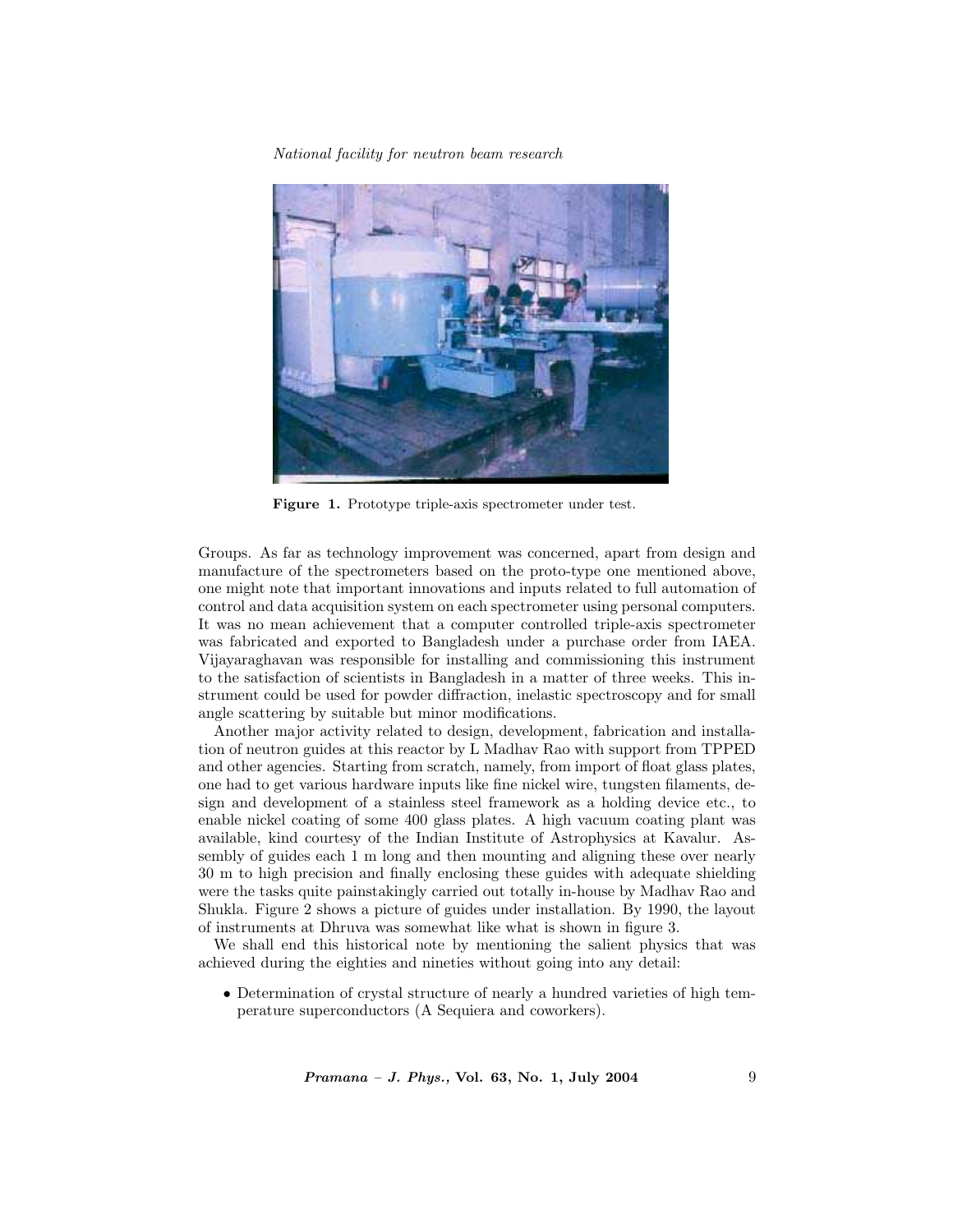



Figure 2. Neutron guides under installation at Dhruva reactor.



Figure 3. Layout of spectrometers at Dhruva reactor hall.

- Determination of magnetic structure of a number of systems in the range of temperature of 10–300 K (S K Paranjpe and coworkers).
- Small angle scattering studies of micelles and surfactants (B A Dasannacharya and coworkers using a SANS at CIRUS).
- Inelastic scattering studies of phonons in minerals, magnetic materials, high  $T_c$  superconductors etc. (S L Chaplot and coworkers).

10 Pramana – J. Phys., Vol. 63, No. 1, July 2004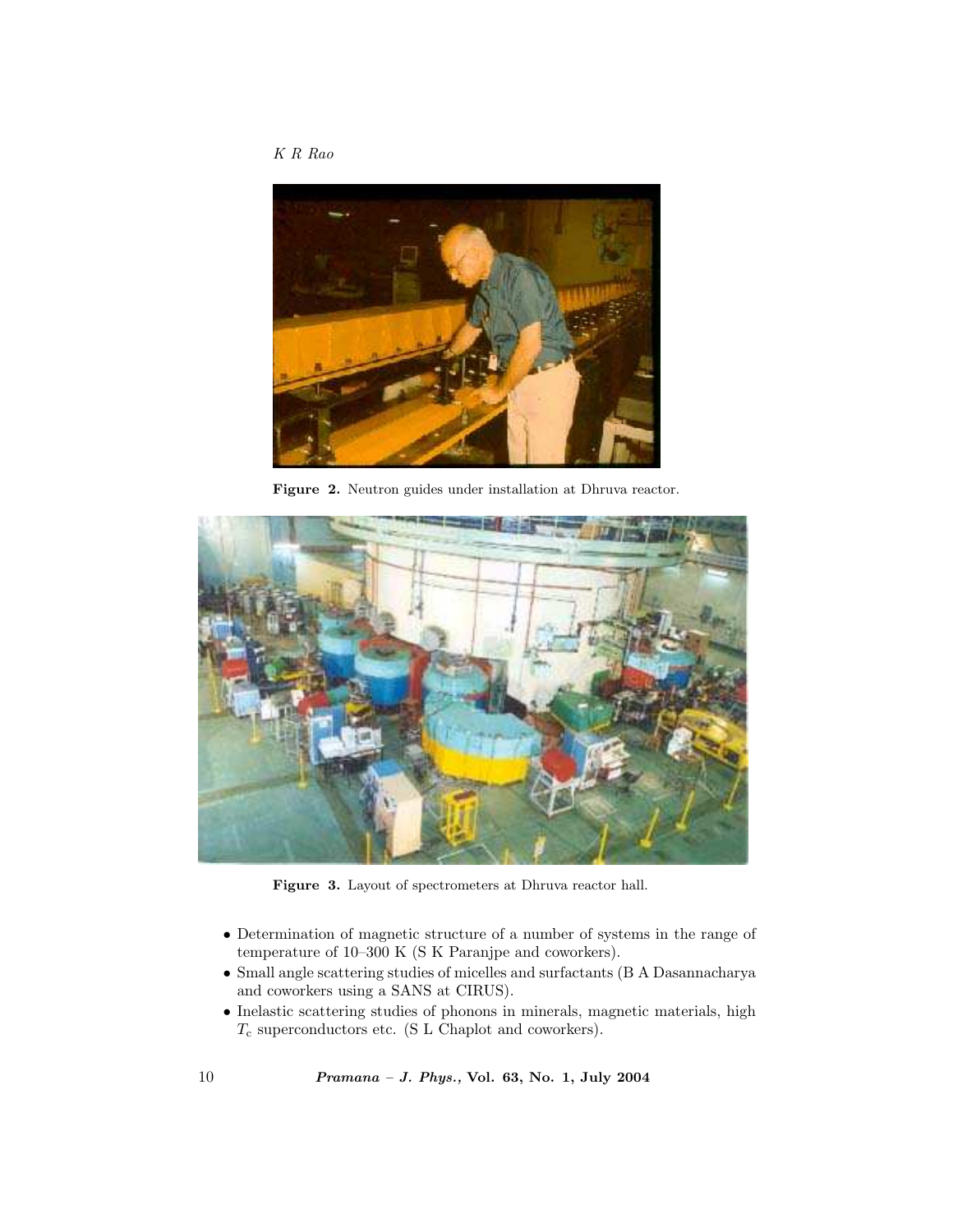- Study of reorientational motions in various 'molecular' systems by highresolution quasi-elastic neutron scattering (R Mukhopadhyay and coworkers).
- Polarisation analysis and other magnetic studies (L Madhav Rao and coworkers).
- Study of disordered systems (P S R Krishna and coworkers).

The experimental results were quite different from those that were merely the logical extensions of the work carried out at CIRUS. In addition, there were some important theoretical investigations also. During the past six to eight years, additional spectrometers have been installed in the Dhruva guide hall. A variety of new investigations have fructified. Some recent studies from Dhruva NBR are given below:

(i) Powder diffraction studies have related to:

- Ferrites having magnetic disorder
- Manganites showing colossal magnetic resistance
- Cobaltates showing ferro and antiferromagnetic behaviour
- Titanates and zirconates exhibiting ferro/antiferroelectric behaviour
- Alloys of transition metals, rare earths and actinides showing exotic magnetic properties.

(ii) Quasi-elastic scattering studies using MARX (multi angle reflecting crystal) spectrometer have related to:

- Molecular dynamics of different organic molecules in zeolite-like cage structures
- Molecular reorientations of alkyl chains in monolayer protected clusters
- Molecular reorientations in organic and inorganic salts
- Molecular reorientations in liquid crystals, microemulsions, etc.

(iii) Inelastic spectroscopy:

- Study of complex materials, especially of minerals, has continued based on a combination of inelastic scattering experiments, calculations of phonon spectra and computer simulation experiments
- A noteworthy experiment in collaboration with ILL scientists related to negative thermal expansion (NTE) of cubic zirconium tungstate: High pressure inelastic scattering measurements on IN6 up to 1.7 kbar showed a pronounced softening of the phonon spectrum below 8 meV by ∼0.1 to 0.2 meV. This unusual softening accounts for observed NTE over the entire range of temperature.
- (iv) Studies carried out using polarisation analysis spectrometer:
	- U-, Th-, and Ce-based intermetallic compounds
	- Disordered mixed ferrites
	- Amorphous magnetic materials

Pramana – J. Phys., Vol. 63, No. 1, July 2004 11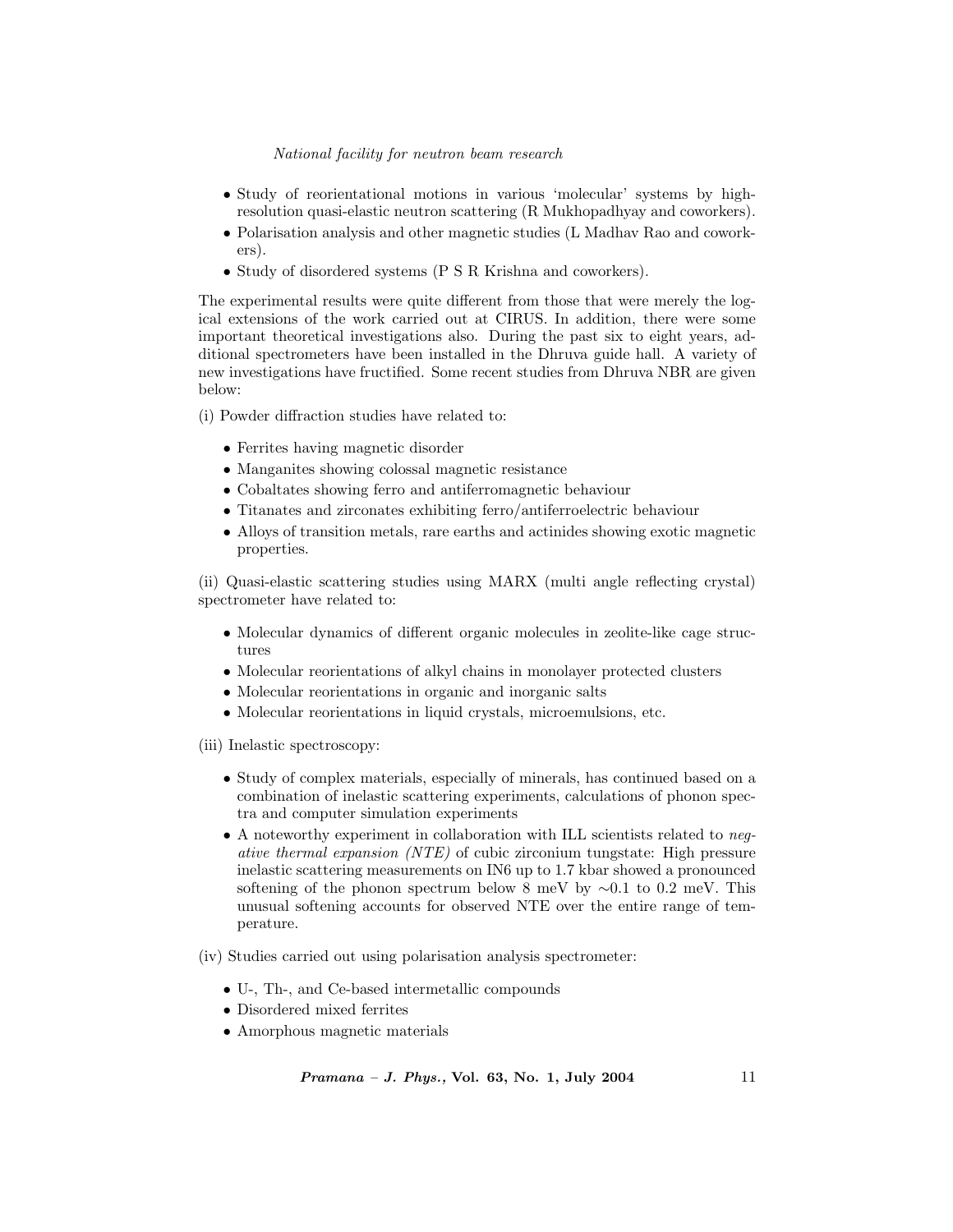- Geometrically frustrated compounds
- Colossal magnetoresistant perovskites
- Molecular magnetism.

(v) SANS from large inhomogeneities using double crystal-based small angle spectrometer:

- Pore morphology and pore-matrix interface roughening of metamorphosed sedimentary rocks, sandstones and igneous rock samples
- Ceramic sintering

(vi) Polarised neutron reflectometry:

Polarised neutron reflectometry (PNR) is an important non-destructive tool to determine chemical as well as magnetic structure of thin film samples. Using this technique the following studies have taken place:

- reflectivity profile from  $[(Ni–Mo$  alloy $)/Ti]_{10}$  on glass substrate
- determination of Fe moment in a Fe/Ge multilayer sample

(vii) In neutron interferometry and optics, V C Rakhecha and A G Wagh made notable contributions. They brought to bear rare and new insights, which in some instances questioned rightly the interpretations of experimental results by western experts; the results were published in a series of papers in Letters sections of various journals. Their work spanned esoteric phenomena like Pauli anticommutation, observation of non-cyclic phases and separation of geometric and dynamical phases. In addition to theoretical interpretations, they carried out experiments on neutron interferometry in a few overseas laboratories. Much of this work is beyond my limited comprehension. But I recently noted a piece of their work related to 'producing a monochromatic beam with the sharpest angular profile', which I found interesting. I shall quote from their paper in IANCAS Bulletin: '... Our results [A G Wagh, V C Rakhecha and W Treimer, Phys. Rev. Lett. 87, 125504 (2001); Appl. Phys. A (2002)] mark well over an order of magnitude improvement over all Bonse–Hart multiple Bragg reflection profiles reported previously. We have thus produced a monochromatic neutron beam with the sharpest angular profile in the world. This work opens new possibilities for SUSANS (super ultra-small angle neutron scattering) studies enabling characterising of samples containing micron-size agglomerates'.

## 5. Collaborative programmes and the outlook

When the new spectrometers got in place and research activities gathered momentum at Dhruva, two important developments occurred: (a) When it was suggested that some plan money may be made available to our scientists for traveling overseas labs for carrying out advanced experiments, mostly based on preliminary studies carried out at Dhruva, Chidambaram and Iyengar readily supported the idea. Many eyebrows were raised, because this was not something done! To think of visiting

12 Pramana – J. Phys., Vol. 63, No. 1, July 2004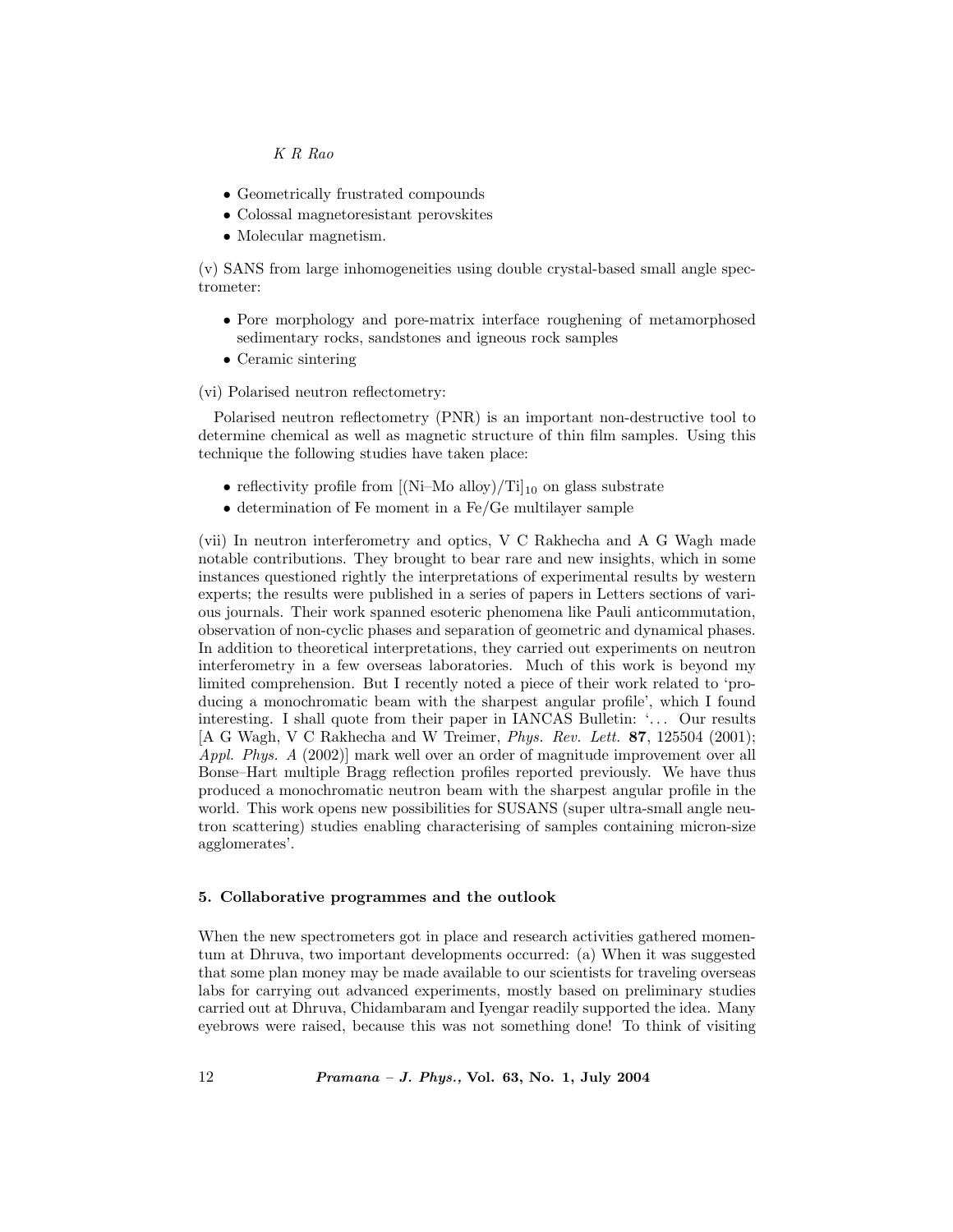another laboratory for one or two days' beam time appeared strange. But we could get the project approved. Then onwards this avenue has been used by many in Solid State Physics Division to visit many labs for carrying out experiments for short durations. The benefits were that our scientists could literally lay hands on advanced instruments at the higher flux neutron facilities and gain knowledge and information on the state-of-the-art instrumentation and techniques and also carry out research on materials of our interest. In a way, this kept our colleagues out of obsolescence. Needless for me to point out that this approach was a cost-effective impetus to on-going research programmes. We could collaborate very effectively, especially with ISIS at Rutherford Appleton Lab, UK, by providing a Day-1 instrument, namely, a  $\Delta T$  spectrometer and later on with OSIRIS also. This was a unique way of paying by kind instead of by cash for utilization of the spallation source at ISIS. It must be underscored that many a lab in several European countries or labs in Japan and other countries have been contributing in cash, enlisting as members, for utilisation of several neutron and synchrotron facilities all over Europe and at other places. Perhaps India is the only country that has benefited much from this part of the world in such international endeavours. (b) Another important development of the late eighties was the establishment of collaborative programmes with the students and faculty in our universities. DAE opened the doors of its major research facilities – Dhruva at BARC, Variable Energy Cyclotron at Kolkata and the INDUS- I synchrotron at Indore – to the university community by setting up the Inter-University Consortium for DAE Facilities (IUC-DAEF) in collaboration with the University Grants Commission. Under this joint programme, one of the IUC-DAEF centers was set up at BARC. The programme involved training of research students in NBR and supporting joint research programmes. Nearly 30 projects were running at any one time and Dhruva became truly a national facility. This programme has been mutually beneficial for furthering research in various materials by NBR in our country. Whereas synthesis of new and novel materials, their characterisation and non-neutronic studies were undertaken in the universities, their study by NBR was undertaken at BARC and the interpretation and understanding of the data was a cooperative joint endeavour. It has given scope to bring in young researchers, new materials, fresh ideas and NBR expertise together for important studies. To me, success of Dhruva as a national facility has crucially depended on the success of IUC-DAEF as an equal-partner programme. It is gratifying to learn at this meeting from Anil Kakodkar that a fresh MOU is signed between DAE and UGC to extend and enhance the consortium activities.

As far as the current international scenario is concerned, one may note that the most important project is the ongoing construction of \$1.4 billion Spallation Neutron Source (SNS) at Oakridge, a single-target, 2-megawatt facility that is expected to be operational in 2006. Multi-million dollar upgrades have taken place at: Los Alamos Neutron Science Center (LANSCE), Intense Pulsed Neutron Source (IPNS) at Argonne and at High Flux Isotope Reactor (HFIR) at Oakridge. Intense activity in building or designing next-generation neutron sources in European Union, Japan (a new 1-MW spallation source is expected to come online in 2007), China and Australia are in place.

As far as the outlook for the future is concerned, 'as we enter the new millennium, we face the 'Age of Designer Materials', designed molecule by molecule, either on